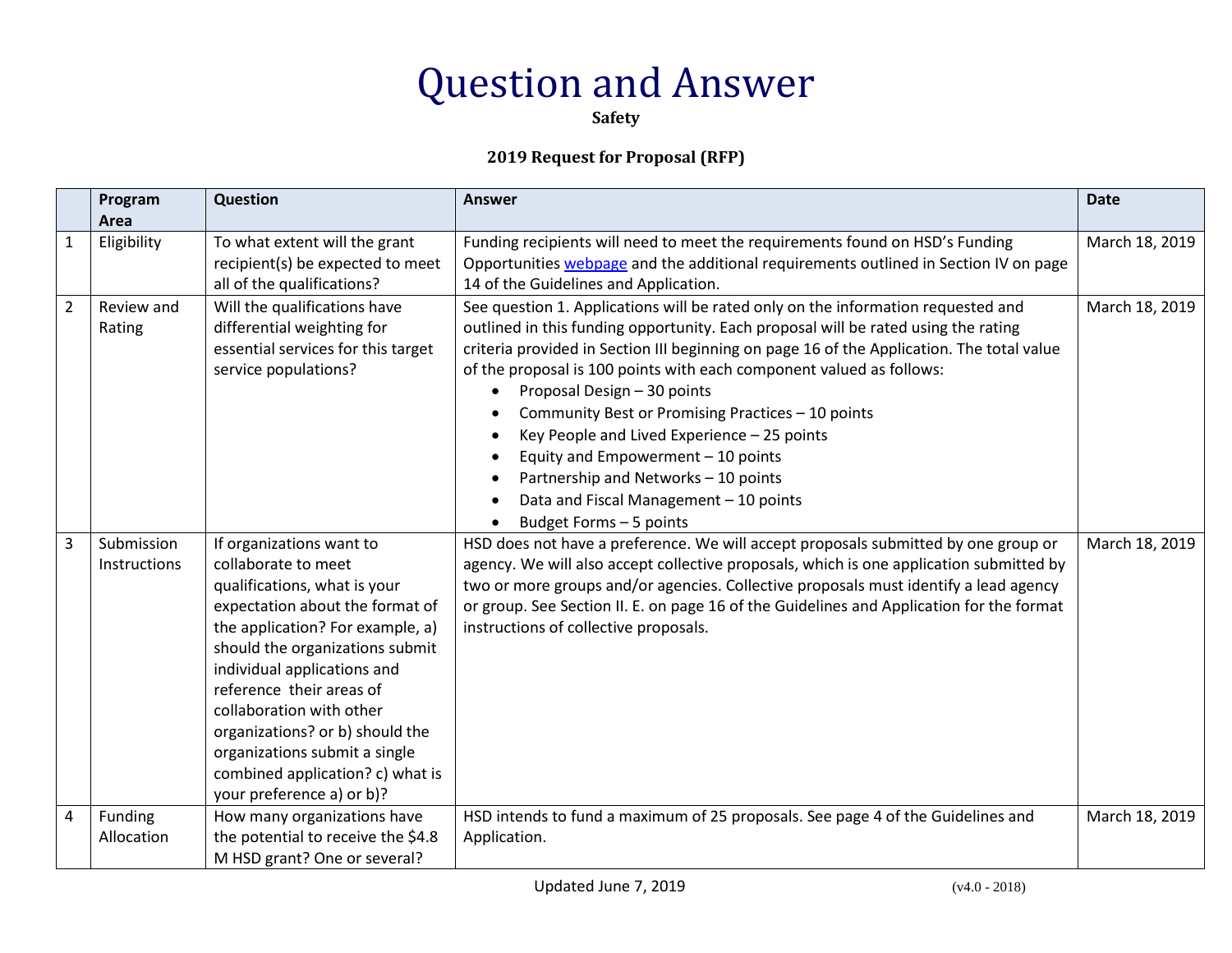**Safety**

|                | Program<br>Area             | Question                                                                                                                                                                                                                                           | <b>Answer</b>                                                                                                                                                                                                                                                                                                                                                                                                                                                                                                                                                                                                                                  | <b>Date</b>    |
|----------------|-----------------------------|----------------------------------------------------------------------------------------------------------------------------------------------------------------------------------------------------------------------------------------------------|------------------------------------------------------------------------------------------------------------------------------------------------------------------------------------------------------------------------------------------------------------------------------------------------------------------------------------------------------------------------------------------------------------------------------------------------------------------------------------------------------------------------------------------------------------------------------------------------------------------------------------------------|----------------|
| 5              | Funding<br>Allocation       | How much weight will be given<br>to prior year recipients of HSD<br>funding?                                                                                                                                                                       | All eligible proposals submitted by current HSD-contracted agencies and new agencies<br>will be reviewed and rated using the same criteria. See question 2 for rating criteria.                                                                                                                                                                                                                                                                                                                                                                                                                                                                | March 18, 2019 |
| 6              | Operations                  | Will there be an allowance for a<br>"phase in" time and funding<br>organizational or community<br>capacity building for<br>collaboration (i.e., back office<br>operations or essential program<br>development, not currently used<br>or in place)? | An applicant will need to include funding needed for a phase-in time, organizational or<br>community capacity building, collaboration, office operations, and program<br>development as part of their Proposal Budget (Attachment 3 on page 26 of the<br>Guidelines and Application). The contract period is from January 1, 2020 to December<br>31, 2020. Agencies cannot bill the City of Seattle until one month after the contract<br>start date.<br>If the phase-in time is part of a new body of work, an applicant will need to attach a<br>separate start-up timeline. See Section IV on page 20 of the Guidelines and<br>Application. | March 18, 2019 |
| $\overline{7}$ | Planning and<br>Development | What's the process for approving<br>the funding opportunity?                                                                                                                                                                                       | All proposals submitted by qualified applicants as instructed in the Guidelines and<br>Application will be reviewed by a rating panel. The rating panel makes a funding<br>recommendation to HSD leadership. HSD leadership makes the final approval.                                                                                                                                                                                                                                                                                                                                                                                          | March 22, 2019 |
| 8              | Funding<br>Process Type     | What type of funding<br>opportunity is this?                                                                                                                                                                                                       | This is a Request for Proposal (RFP).                                                                                                                                                                                                                                                                                                                                                                                                                                                                                                                                                                                                          | March 22, 2019 |
| 9              | Funding<br>Process Type     | Will it be an RFP or an RFQ or<br>some other type?                                                                                                                                                                                                 | See question 8.                                                                                                                                                                                                                                                                                                                                                                                                                                                                                                                                                                                                                                | March 22, 2019 |
| 10             | <b>Help Sessions</b>        | Is it correct or not that there will<br>be a consultant to help<br>applicants with their funding<br>application?                                                                                                                                   | HSD is partnering with Equitable Development, LLC to provide optional help sessions<br>intended for grassroots, community-based organizations to receive additional support<br>as they develop their proposals. See Section II on page 5 of the Guidelines and<br>Application for instructions on Help Sessions.                                                                                                                                                                                                                                                                                                                               | March 22, 2019 |
| 11             | Review and<br>Rating        | Will more than one city<br>department be involved in<br>selecting funding recipients? If<br>yes, what departments are<br>those? If not, who will be<br>selecting the funding receipts?                                                             | There are 15 raters who represent focus populations and content expertise. Rating<br>committee members are diverse and well-vetted. For more information about rating<br>committee selection, see pages 27 and 28 of the HSD Funding Process Manual<br>available here.                                                                                                                                                                                                                                                                                                                                                                         | March 22, 2019 |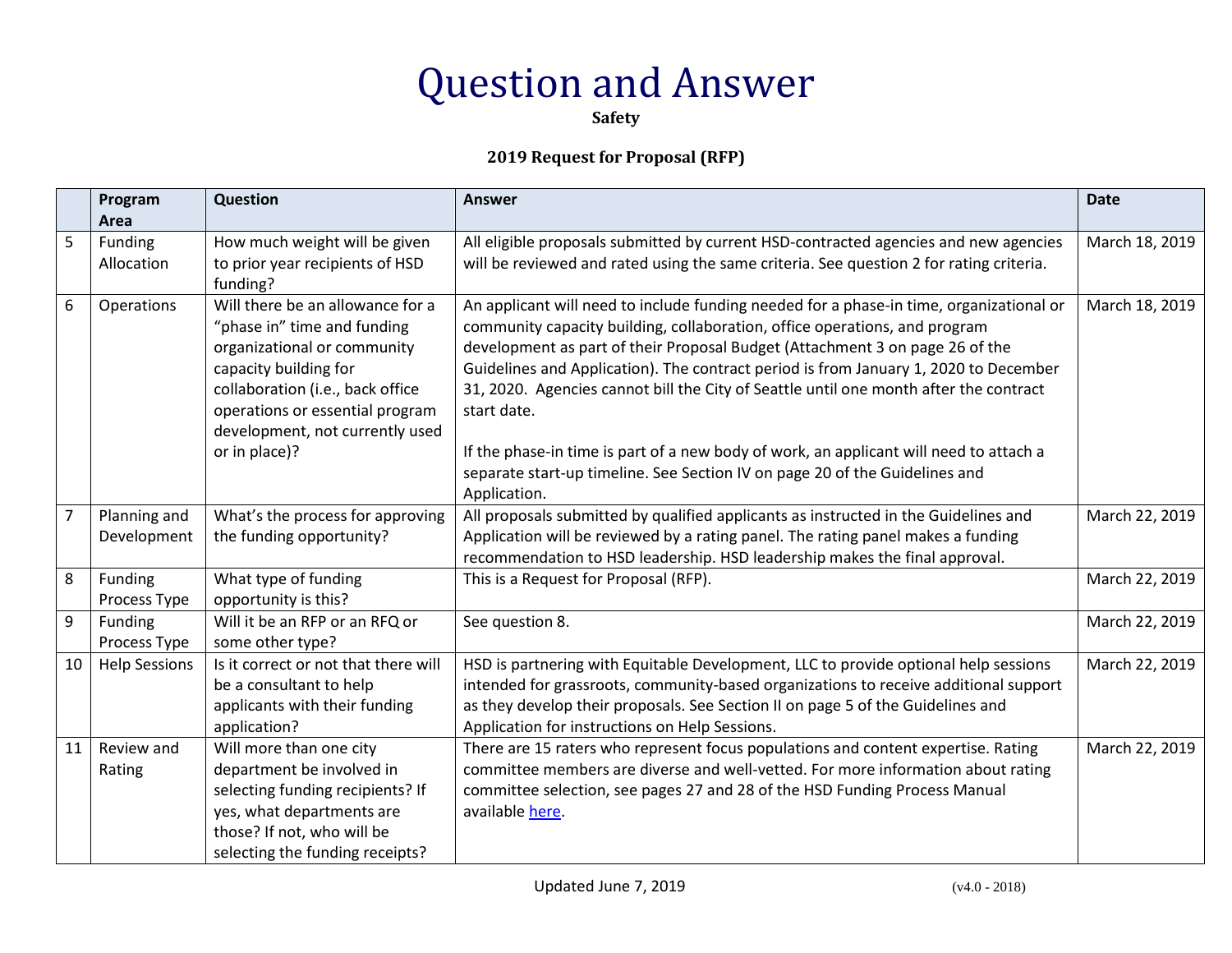**Safety**

|    | Program<br>Area                      | Question                                                                                                                                                                       | <b>Answer</b>                                                                                                                                                                                                                                                                                                                                                                                                                                                                                                                                                                                                                                                                                                                                                                                                                                                                    | <b>Date</b>    |
|----|--------------------------------------|--------------------------------------------------------------------------------------------------------------------------------------------------------------------------------|----------------------------------------------------------------------------------------------------------------------------------------------------------------------------------------------------------------------------------------------------------------------------------------------------------------------------------------------------------------------------------------------------------------------------------------------------------------------------------------------------------------------------------------------------------------------------------------------------------------------------------------------------------------------------------------------------------------------------------------------------------------------------------------------------------------------------------------------------------------------------------|----------------|
| 12 | Community<br>engagement              | What was the purpose of<br>sending out the report on the<br>2018 co-design?                                                                                                    | Participants of the 2018 co-design requested the report during the co-design process<br>and HSD made it available to the general public.                                                                                                                                                                                                                                                                                                                                                                                                                                                                                                                                                                                                                                                                                                                                         | March 22, 2019 |
| 13 | Funding                              | Can you share what investments<br>the City is making (current?<br>Anticipated future?) in youth<br>under 18 who are impacted by<br>trauma and criminal justice<br>involvement? | At this time, HSD does not specifically invest in youth under 18 who are impacted by<br>trauma and criminal justice involvement, though some of our current contractors may<br>provide services related to this population. HSD's Safety RFP has a theory of change<br>that invests in people harmed by the criminal legal system in Seattle, which includes<br>people under 18. HSD doesn't have a list of investments other City departments make<br>in youth under 18 who are impacted by trauma and criminal justice involvement at this<br>time.                                                                                                                                                                                                                                                                                                                            | May 10, 2019   |
| 14 | Application                          | What is the definition of<br>"harmed by the criminal legal<br>system"?                                                                                                         | The Safety RFP doesn't define "harmed by the criminal legal system." Applicants are<br>asked to define with whom they plan to work and how they are harmed by the<br>criminal legal system.                                                                                                                                                                                                                                                                                                                                                                                                                                                                                                                                                                                                                                                                                      | May 14, 2019   |
| 15 | Funding                              | Is all of funding in the RFP<br>diverted from existing contracts?                                                                                                              | The Safety RFP includes funds from existing contracts. HSD is required by city<br>ordinance to make investments using a competitive process in intervals of four years<br>or less.                                                                                                                                                                                                                                                                                                                                                                                                                                                                                                                                                                                                                                                                                               | May 14, 2019   |
| 16 | Priority and<br>focus<br>populations | What about serving the younger<br>population under age $18 - 24$<br>who will be transitioning into<br>that age group?                                                          | The Safety RFP invests in people harmed by the criminal legal system in Seattle. People<br>under age 18 can be supported by this RFP. Page 13 of the Guidelines and Application<br>states: "Applicants should demonstrate their intention and plan to address the<br>disparities associated with the <i>priority</i> and <i>focus populations</i> . Proposals that clearly<br>describe a plan to address significant needs among other populations of people<br>harmed by the criminal legal system in Seattle will also be considered." In the Proposal<br>Design Description on page 17 of the Guidelines and Application, it indicates that "If<br>you are proposing to work with people outside the identified priority population or<br>focus populations, describe their demographics, assets, strengths, challenges,<br>concerns, and how they are disparately impacted." | May 14, 2019   |
| 17 | Priority and<br>focus<br>populations | So, 18-24 is the priority<br>population, but under 18s can be<br>supported. Does this mean under<br>18s are not a high priority                                                | See question 16. The <i>priority population</i> for this investment opportunity is 18 to 24-<br>year-old people harmed by the criminal legal system in Seattle. Focus populations are<br>individuals, families and communities who identify as:<br>American Indian/Alaska Native/Indigenous<br>$\bullet$                                                                                                                                                                                                                                                                                                                                                                                                                                                                                                                                                                         | May 14, 2019   |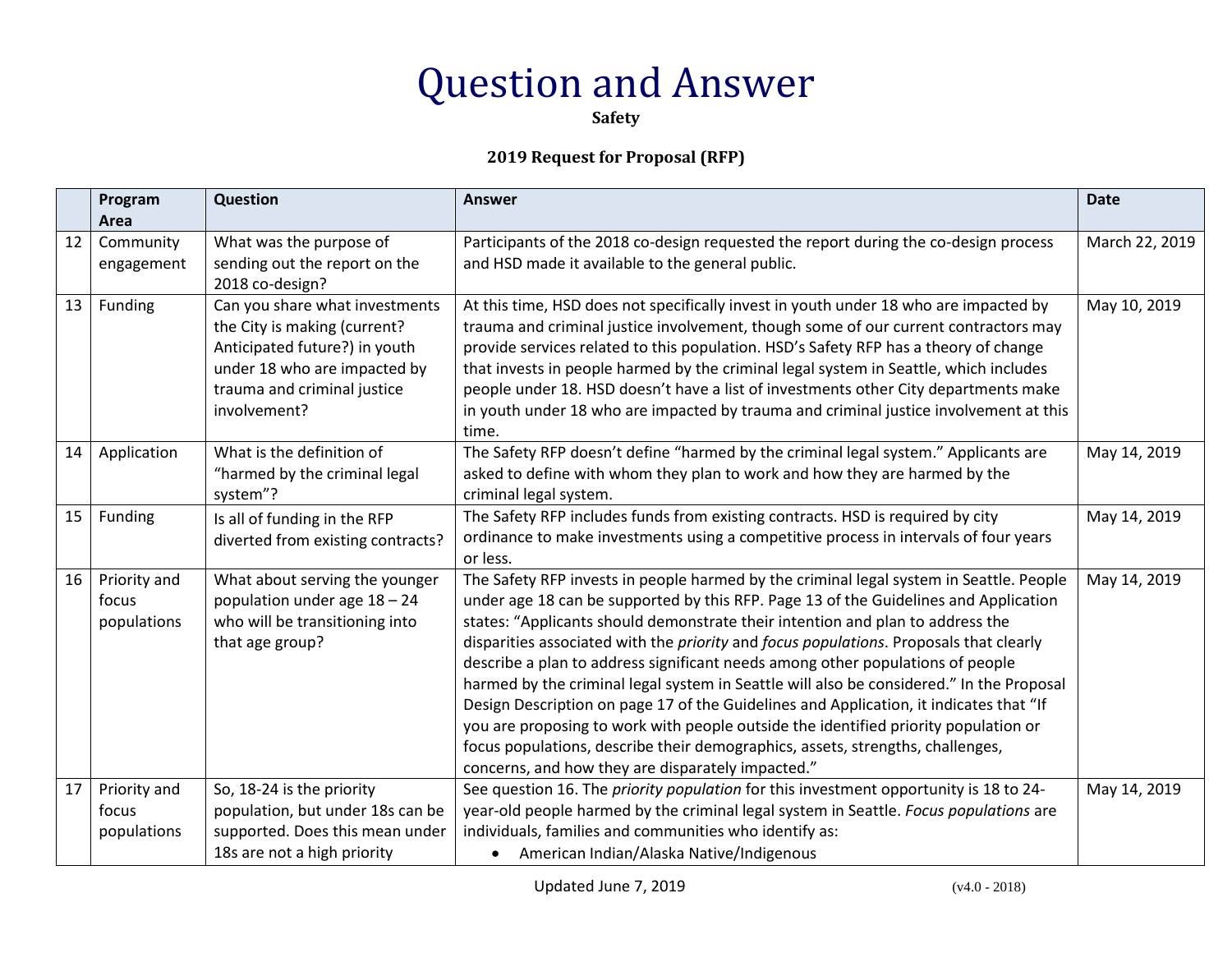**Safety**

|    | Program<br>Area                      | Question                                                                                                                                                                                        | <b>Answer</b>                                                                                                                                                                                                                | <b>Date</b>  |
|----|--------------------------------------|-------------------------------------------------------------------------------------------------------------------------------------------------------------------------------------------------|------------------------------------------------------------------------------------------------------------------------------------------------------------------------------------------------------------------------------|--------------|
|    |                                      | though? Or does it mean there is<br>an understanding that under 18s<br>are the future 18-24-year olds,<br>and central to having an impact<br>on 18-24 year olds?                                | Black/African American/African Descent<br>$\bullet$<br>Hispanic/Latinx/Indigenous                                                                                                                                            |              |
| 18 | Review and<br>rating                 | Will applications addressing<br>younger populations lose points<br>on evaluation because they are<br>not part of the priority<br>population?                                                    | See question 16. No, applications addressing younger populations will not lose points<br>on the evaluation if they do not address the priority population.                                                                   | May 14, 2019 |
| 19 | Priority and<br>focus<br>populations | Why doesn't the RFP stipulate<br>that applicants who serve the<br>younger age group can apply? It<br>appears the organizations that<br>serve the younger age group<br>could feel not qualified. | See question 16.                                                                                                                                                                                                             | May 14, 2019 |
| 20 | Priority and<br>focus<br>populations | And can the RFP be amended to<br>make that clear?                                                                                                                                               | See question 16. This RFP Q&A provides the clarification.                                                                                                                                                                    | May 14, 2019 |
| 21 | Funding                              | What is the maximum amount of<br>funding each agency can apply<br>for?                                                                                                                          | The RFP does not specify a maximum amount that an applicant can request.                                                                                                                                                     | May 14, 2019 |
| 22 | Funding                              | Is there an ideal balance of large<br>to small agencies that HSD is<br>hoping to fund?                                                                                                          | HSD does not have an ideal balance it seeks to fund. HSD intends to contract with a<br>maximum of 25 agencies regardless of size. See page 4 of the Guidelines and<br>Application.                                           | May 14, 2019 |
| 23 | Review and<br>rating                 | Will collaborative applications<br>(joint applications) be given<br>favor? Or have a higher<br>allowable funding amount?                                                                        | The rating criteria for collective proposals and individual agency/group applications is<br>the same. Collective proposals will not have a higher allowable funding amount as<br>there is no maximum amount per application. | May 14, 2019 |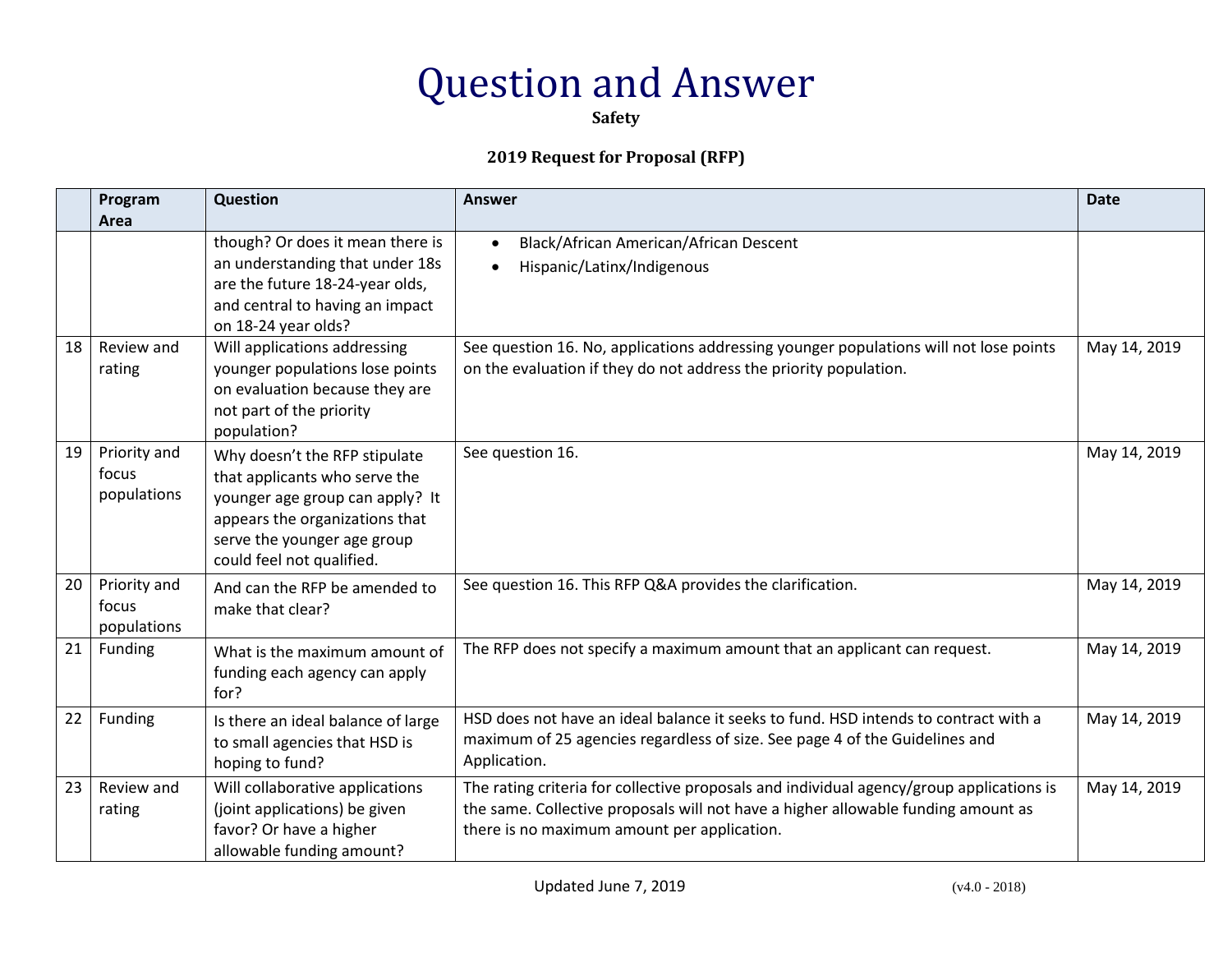**Safety**

|    | Program<br>Area      | Question                                                                                                                                                                                                                                                               | <b>Answer</b>                                                                                                                                                                                                                                                                                                                                                                                                                                                                                                                                                                                 | <b>Date</b>  |
|----|----------------------|------------------------------------------------------------------------------------------------------------------------------------------------------------------------------------------------------------------------------------------------------------------------|-----------------------------------------------------------------------------------------------------------------------------------------------------------------------------------------------------------------------------------------------------------------------------------------------------------------------------------------------------------------------------------------------------------------------------------------------------------------------------------------------------------------------------------------------------------------------------------------------|--------------|
| 24 | Operations           | How will the referral-recruitment<br>process work? Is it going to be<br>like that of the SYVPI (Seattle<br><b>Youth Violence Prevention</b><br>Initiative)?                                                                                                            | All awardees from the Safety RFP will participate in a data and learning cohort that will<br>meet regularly. See page 3 of the Guidelines and Application. Through that cohort, a<br>discussion of referral and recruitment will occur. At this time, it is not anticipated to be<br>like that of the SYVPI.                                                                                                                                                                                                                                                                                  | May 14, 2019 |
| 25 | Contracting          | What level of accountability will<br>happen to ensure the money is<br>being well spent and achieving<br>the desired outcome?                                                                                                                                           | All contracted agencies will provide monthly invoices and reporting and will have<br>annual site visits by their contract monitor. Accountability will be furthered through<br>the data and learning cohort where additional evaluation will be solidified.                                                                                                                                                                                                                                                                                                                                   | May 14, 2019 |
| 26 | Eligibility          | Do clients receiving services<br>need to have been engaged in<br>the criminal justice system in<br>Seattle? What about King<br>County, which has jurisdiction?<br>Do people need to be referred to<br>KCPAO by SPD? Does there need<br>to be a record of SPD referral? | See question 14. No, clients do not need to be engaged in the criminal legal system in<br>Seattle or King County. HSD is leaving it up to applicants to describe with whom they<br>plan to engage and how they are harmed by the criminal legal system. HSD is not<br>requiring a formal referral process from, for example, the King County Prosecuting<br>Attorney's Office (KCPAO) by the Seattle Police Department (SPD). If you already have<br>a referral process as part of your program model, please describe it in your proposal.<br>See page 11 of the Guidelines and Application. | May 14, 2019 |
| 27 | Requirements         | What are the criterion for<br>services performed in Seattle,<br>agency address in Seattle, or<br>clients residing in Seattle?                                                                                                                                          | The work of the proposal must occur within Seattle city limits.                                                                                                                                                                                                                                                                                                                                                                                                                                                                                                                               | May 14, 2019 |
| 28 | Online<br>submission | By no saving (when submitting<br>electronically), do you mean you<br>cannot save your work and<br>return to the application later<br>but need to complete the<br>application at one time?                                                                              | Correct.                                                                                                                                                                                                                                                                                                                                                                                                                                                                                                                                                                                      | May 14, 2019 |
| 29 | Requirements         | Please elaborate on "indirect<br>rate."                                                                                                                                                                                                                                | HSD implemented a policy in 2013 that places a fifteen percent (15%) cap on<br>reimbursement for agency indirect costs, based on the total contract budget. Some                                                                                                                                                                                                                                                                                                                                                                                                                              | May 14, 2019 |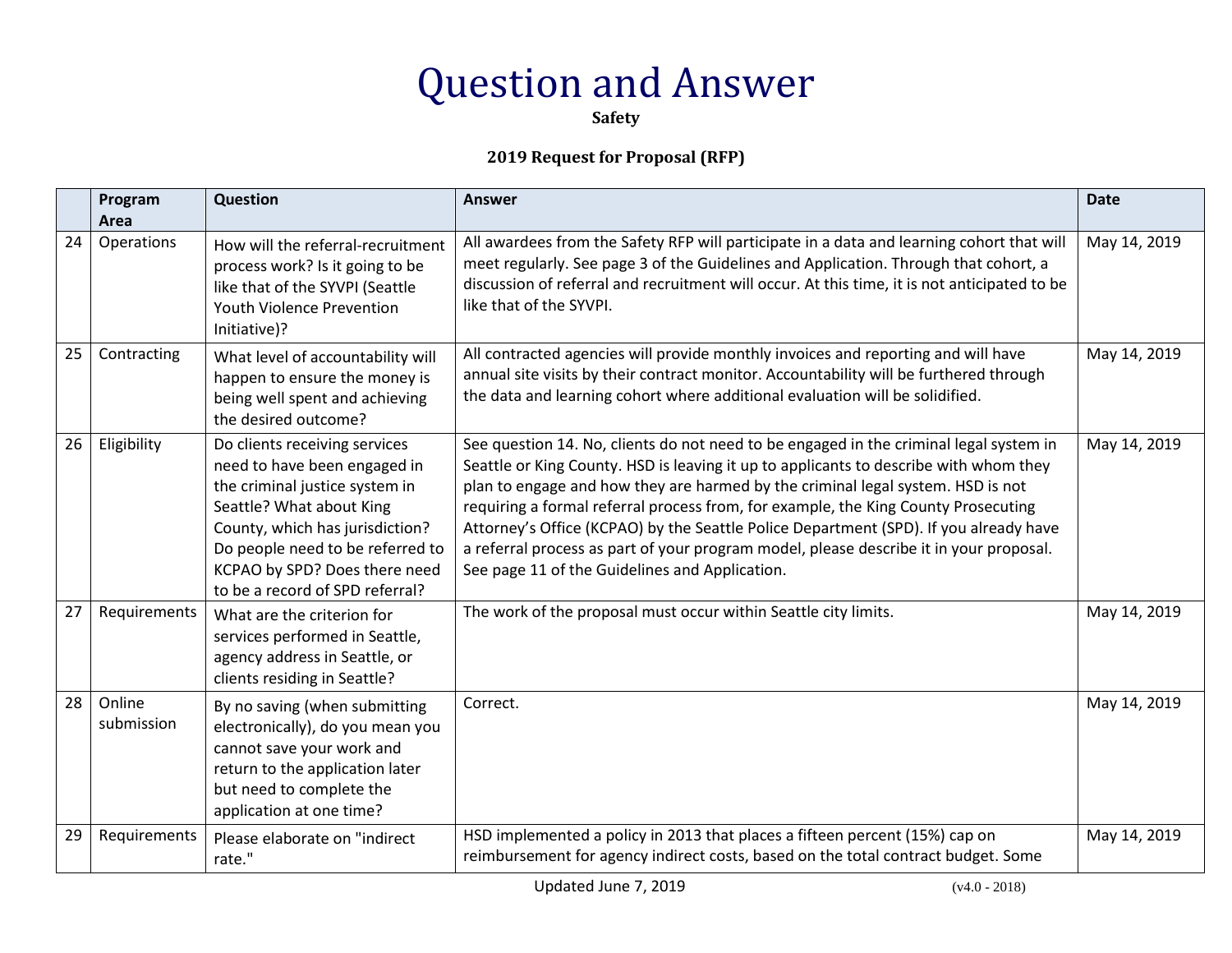**Safety**

|    | Program<br>Area                     | Question                                                                                                                                                                                                                                                                                           | <b>Answer</b>                                                                                                                                                                                                                                                              | <b>Date</b>  |
|----|-------------------------------------|----------------------------------------------------------------------------------------------------------------------------------------------------------------------------------------------------------------------------------------------------------------------------------------------------|----------------------------------------------------------------------------------------------------------------------------------------------------------------------------------------------------------------------------------------------------------------------------|--------------|
|    |                                     |                                                                                                                                                                                                                                                                                                    | agencies have federally approved indirect rates and the HSD policy requires that the<br>proportion of indirect costs charged to a contract budget not exceed an agency's<br>federally approved indirect rate, as applicable.                                               |              |
| 30 | Requirements                        | So, some clients may live outside<br>of Seattle as long as the work<br>takes place within the city limits?                                                                                                                                                                                         | See questions 26 and 27. We will not be verifying participants' addresses at this time.                                                                                                                                                                                    | May 14, 2019 |
| 31 | Requirements                        | Does "within City of Seattle"<br>include addresses in<br>unincorporated King County with<br>Seattle addresses?                                                                                                                                                                                     | See questions 26 and 27. No, the work of the proposal cannot occur in unincorporated<br>King County with Seattle addresses.                                                                                                                                                | May 14, 2019 |
| 32 | Requirements                        | How do I obtain more<br>information re: indirect rate?                                                                                                                                                                                                                                             | See question 29. Applicants who include indirect costs in their budget will need to<br>itemize indirect costs in the budget forms. See page 27 of the Guidelines and<br>Application.                                                                                       | May 14, 2019 |
| 33 | Submission<br>Instructions          | Is it advantageous or preferred<br>to include specific names of staff<br>or just positions/titles? Are we<br>allowed to use specific names?                                                                                                                                                        | Specificity is encouraged. Names, titles, and roles are okay to use at your own<br>discretion.                                                                                                                                                                             | May 14, 2019 |
| 34 | Information<br>and Help<br>Sessions | I am a Trauma Informed<br>Contracted Consultant who has<br>lots of experience with Systems<br>Navigation and Trauma<br>Intervention as well as working<br>with child welfare, youth groups,<br>incarcerated populations and<br>other marginalized and diverse<br>populations. Would it be possible | HSD records the name, agency, telephone number, and email address of information<br>session attendees which will be posted online. This is meant to provide attendees the<br>option or capability to converse or collaborate with others who may be applying for<br>funds. | May 14, 2019 |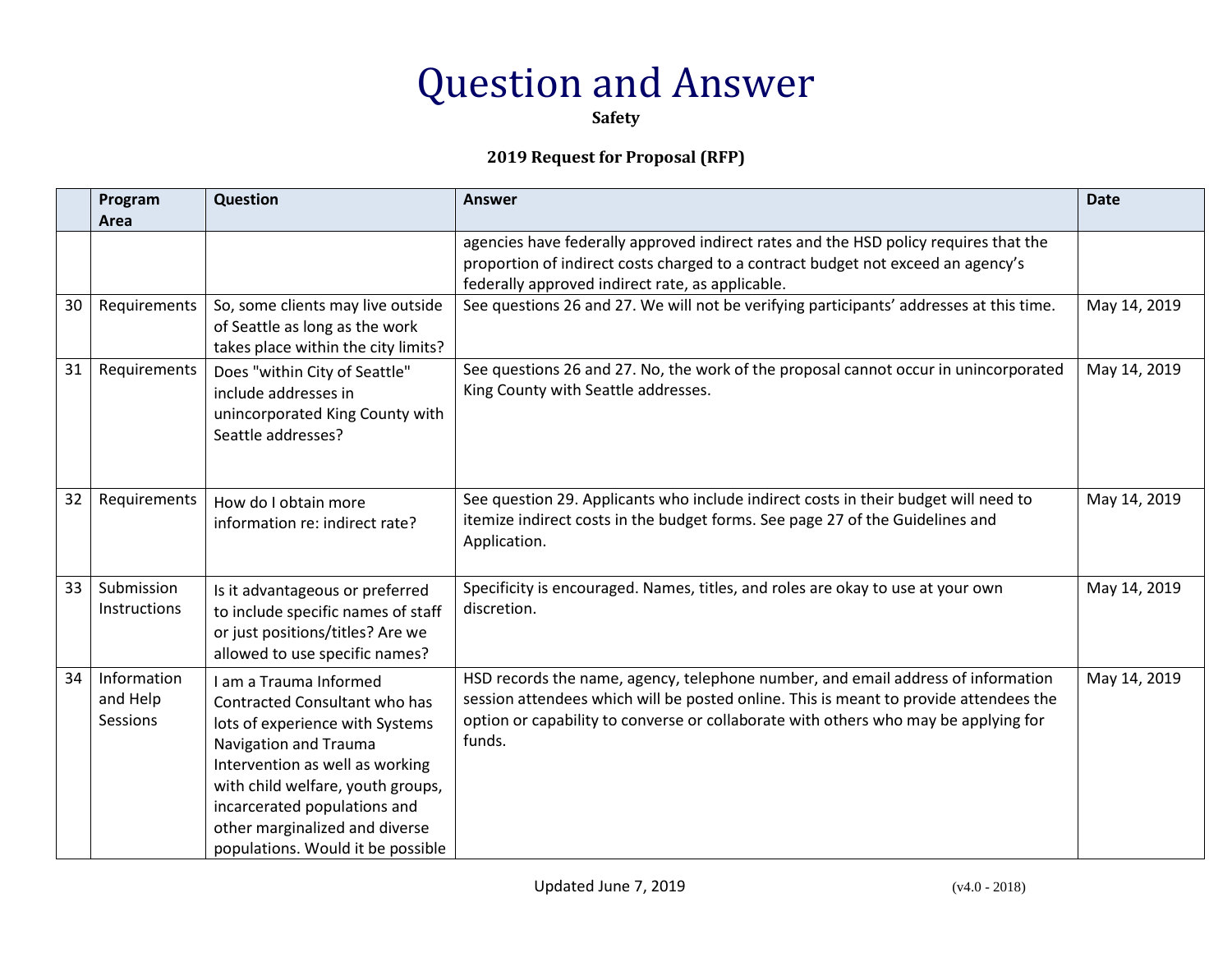**Safety**

|    | Program<br>Area                      | <b>Question</b>                                                                                                                                                                                                  | <b>Answer</b>                                                                                                                                                                                                                                                                                                                           | <b>Date</b>  |
|----|--------------------------------------|------------------------------------------------------------------------------------------------------------------------------------------------------------------------------------------------------------------|-----------------------------------------------------------------------------------------------------------------------------------------------------------------------------------------------------------------------------------------------------------------------------------------------------------------------------------------|--------------|
|    |                                      | for me to share my contact<br>information with agencies<br>interested in this RFP in order to<br>collaborate with them in this<br>process?                                                                       |                                                                                                                                                                                                                                                                                                                                         |              |
| 35 | Information<br>and help<br>sessions  | Can the PowerPoint from today's<br>Webinar be shared with us?                                                                                                                                                    | Yes, the PowerPoint is available here. We cannot post the recorded version of the<br>webinar.                                                                                                                                                                                                                                           | May 14, 2019 |
| 36 | Funding                              | Is this RFP intended to be the<br>long term "replacement" for our<br>existing Case Management and<br><b>Central Youth Development</b><br>Program contracts or is this a<br>completely separate scope of<br>work? | HSD is required by city ordinance to make investments using a competitive process in<br>intervals of four years or less. The Safety RFP includes existing contracts for case<br>management. It does not include existing contracts for youth development. HSD<br>anticipates releasing a Youth Development funding opportunity in 2020. | May 14, 2019 |
| 37 | Priority and<br>focus<br>populations | How does this RFP support the<br>work with state dependent kids?                                                                                                                                                 | See question 16.                                                                                                                                                                                                                                                                                                                        | May 14, 2019 |
| 38 | Funding                              | Is this funding requiring<br>programs to be currently<br>contracted with the City of<br>Seattle or King County?                                                                                                  | No, applicants are not required to be currently contracted with the City of Seattle or<br>King County.                                                                                                                                                                                                                                  | May 14, 2019 |
| 39 | Funding                              | What does it mean that there is<br>no new money?                                                                                                                                                                 | HSD has not received any new funding for the work of the Safety RFP. The funding is<br>currently with contracted agencies. HSD is required by city ordinance to make<br>investments using a competitive process in intervals of four years or less. See<br>questions 15 and 36.                                                         | May 14, 2019 |
| 40 | Priority and<br>focus<br>populations | How much younger than 18?                                                                                                                                                                                        | See question 16.                                                                                                                                                                                                                                                                                                                        | May 14, 2019 |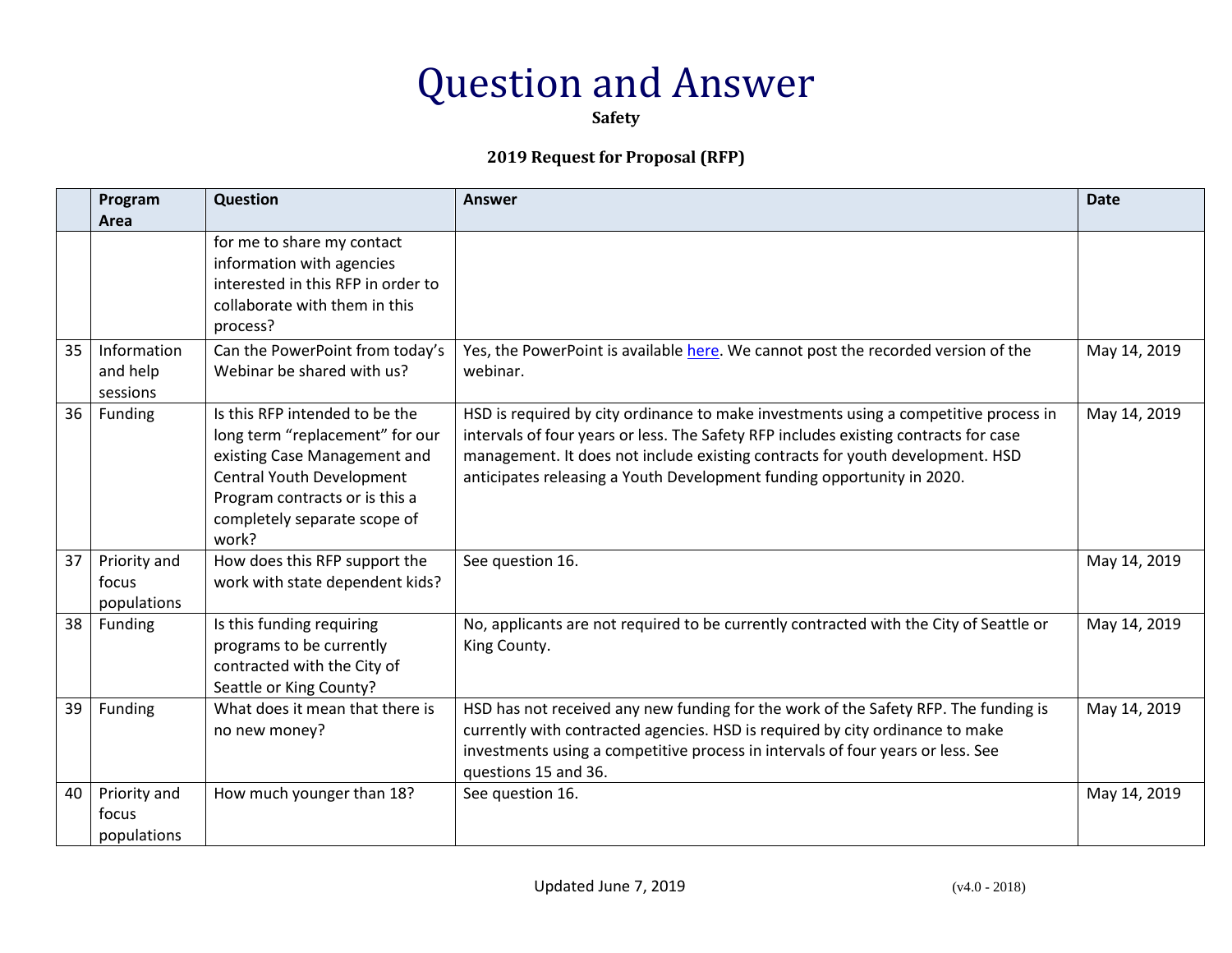**Safety**

|    | Program           | Question                           | <b>Answer</b>                                                                        | <b>Date</b>  |
|----|-------------------|------------------------------------|--------------------------------------------------------------------------------------|--------------|
|    | Area              |                                    |                                                                                      |              |
| 41 | Information       | Is it only in-person or is there a | The second information session on Thursday, May 16, 2019 from 3:00 pm - 4:30 pm is   | May 15, 2019 |
|    | and help          | way to call into information       | in-person only.                                                                      |              |
|    | sessions          | session #2?                        |                                                                                      |              |
| 42 | Eligibility       | I have done contracted work for    | See question 1.                                                                      | May 15, 2019 |
|    |                   | the city before with the OJJDP     |                                                                                      |              |
|    |                   | and SYVPI grants, but I am a sole  |                                                                                      |              |
|    |                   | proprietor of my own business.     |                                                                                      |              |
|    |                   | Would I be eligible to submit an   |                                                                                      |              |
|    |                   | RFP for the Safety RFP as my own   |                                                                                      |              |
|    |                   | business? As I read some of the    |                                                                                      |              |
|    |                   | eligibility criteria, it requested |                                                                                      |              |
|    |                   | information from a board of        |                                                                                      |              |
|    |                   | trustees and other things that     |                                                                                      |              |
|    |                   | don't apply to me.                 |                                                                                      |              |
| 43 | Eligibility       | If I do work with or collaborate   | The RFP does not specify a maximum number of collective proposals to which an        | May 15, 2019 |
|    |                   | with other agencies on this        | individual, group, or agency can participate.                                        |              |
|    |                   | project, would I be allowed to     |                                                                                      |              |
|    |                   | work with multiple agencies?       |                                                                                      |              |
| 44 | Funding           | Is this the new contract replacing | The Safety RFP includes existing contracts for case management. HSD anticipates      | May 15, 2019 |
|    |                   | the current Seattle Youth Case     | releasing Youth Development and Youth Employment funding opportunities in 2020.      |              |
|    |                   | Management? Or will there be       | HSD is required by city ordinance to make investments using a competitive process in |              |
|    |                   | another RFP for youth 14-17?       | intervals of four years or less.                                                     |              |
| 45 | <b>Strategies</b> | We are being asked to provide      | See page 10 of the Guidelines and Application, D. Community Best or Promising        | May 15, 2019 |
|    | and activities    | project examples for this RFP.     | Practices and page 13 of the Guidelines and Application, G. Expected Proposal        |              |
|    |                   | Can you list some of the project   | Components.                                                                          |              |
|    |                   | examples for the board to review   |                                                                                      |              |
|    |                   | before making a decision about     |                                                                                      |              |
|    |                   | applying for this RFP?             |                                                                                      |              |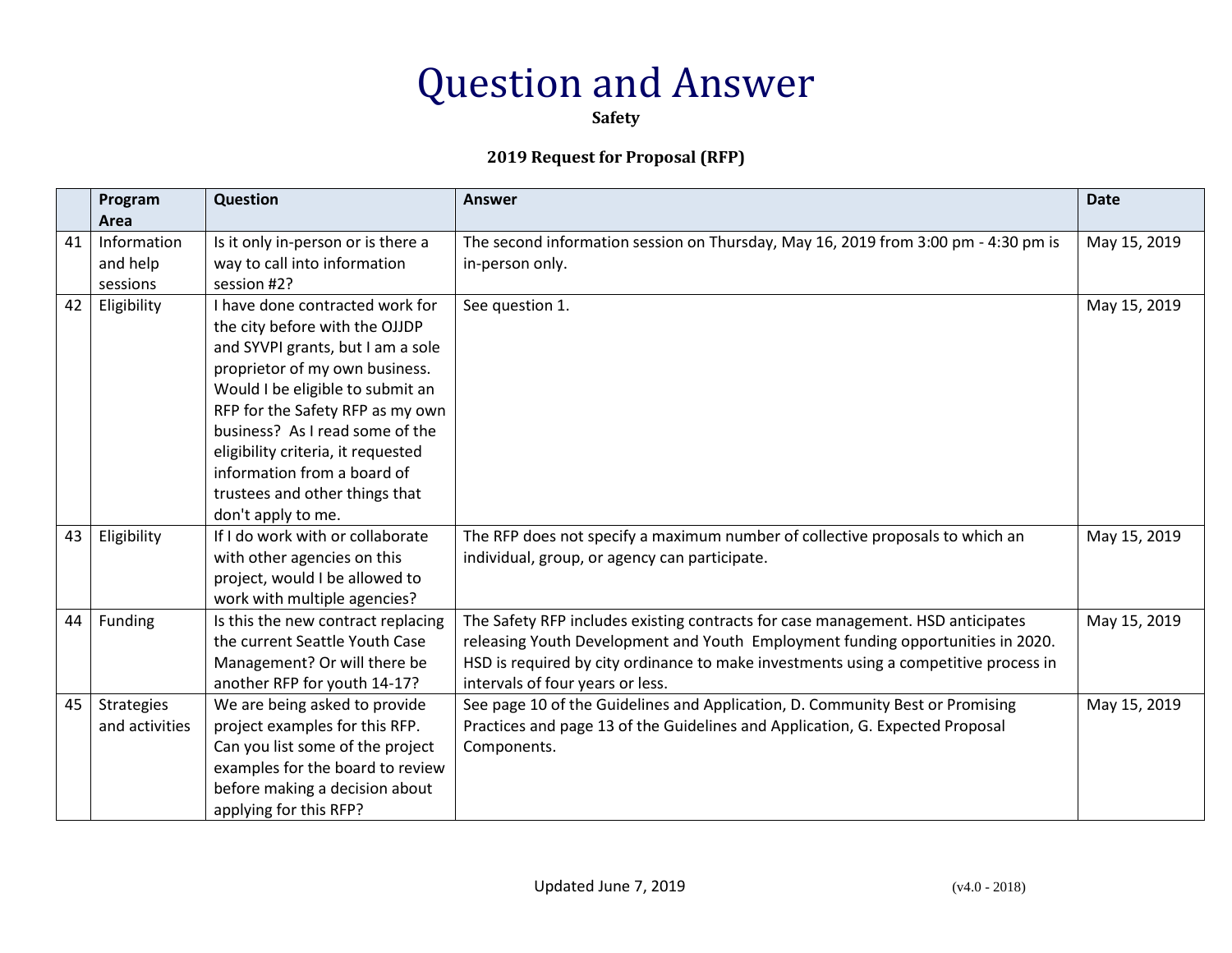**Safety**

|    | Program<br>Area                      | <b>Question</b>                                                                                                                                                                                                                                  | <b>Answer</b>                                                                                                                                                                                                                                                                                                    | <b>Date</b>  |
|----|--------------------------------------|--------------------------------------------------------------------------------------------------------------------------------------------------------------------------------------------------------------------------------------------------|------------------------------------------------------------------------------------------------------------------------------------------------------------------------------------------------------------------------------------------------------------------------------------------------------------------|--------------|
| 46 | Priority and<br>focus<br>populations | Is it ageism to focus on 18 to 24-<br>year olds?                                                                                                                                                                                                 | No. See pages 11-12 of the Guidelines and Application.                                                                                                                                                                                                                                                           | May 15, 2019 |
| 47 | Funding                              | Is it appropriate to contract with<br>a diverse group when 3.5% of the<br>population commits 20% of rape<br>and 40% of assault? Would it be<br>more effective to fund groups<br>that are overrepresenting the<br>people committing these crimes? | The Safety RFP is focused on people harmed by the criminal legal system. See page 14<br>of the Guidelines and Application, I. Description of Key Staff and Staffing Level.                                                                                                                                       | May 15, 2019 |
| 48 | Information<br>and help<br>sessions  | Is the webinar available for a<br>play back?                                                                                                                                                                                                     | We are unable to share the webinar recording as it captured attendee information for<br>which we do not have consent to post publicly. You can find the PowerPoint slide deck<br>used for both information sessions here.                                                                                        | May 16, 2019 |
| 49 | Priority and<br>focus<br>populations | Will you consider applications for<br>populations that are not listed in<br>the RFP?                                                                                                                                                             | Yes. See question 16 and pages 11-13 of the Guidelines and Application.                                                                                                                                                                                                                                          | May 16, 2019 |
| 50 | Contracting                          | Who will be on the RFP review<br>committee?                                                                                                                                                                                                      | See question 11. We cannot release names until after the RFP selection process is<br>complete. Names of raters can be obtained through an official City of Seattle public<br>disclosure request here.                                                                                                            | May 16, 2019 |
| 51 | Funding                              | You mentioned SYVPI, how is this<br>RFP related to SYVPI? Will this<br>RFP replace SYVPI?                                                                                                                                                        | The Seattle Youth Violence Needs Assessment is referenced on page 9 of the<br>Guidelines and Application. Yes, this RFP will replace some SYVPI contracts.                                                                                                                                                       | May 16, 2019 |
| 52 | Priority and<br>focus<br>populations | Were SPD, King County, and the<br>City Attorney's Office involved in<br>the process of developing this<br>RFP? Do clients need to be<br>court involved?                                                                                          | Yes, the Seattle Police Department, King County Prosecuting Attorney's Office, Seattle<br>City Attorney's Office, and King County Community and Human Services are involved<br>with the funding process workgroup to develop this RFP. Clients do not need to be<br>court involved individuals. See question 26. | May 16, 2019 |
| 53 | Application                          | What is the definition of people<br>harmed by the criminal legal<br>system?                                                                                                                                                                      | See question 14.                                                                                                                                                                                                                                                                                                 | May 16, 2019 |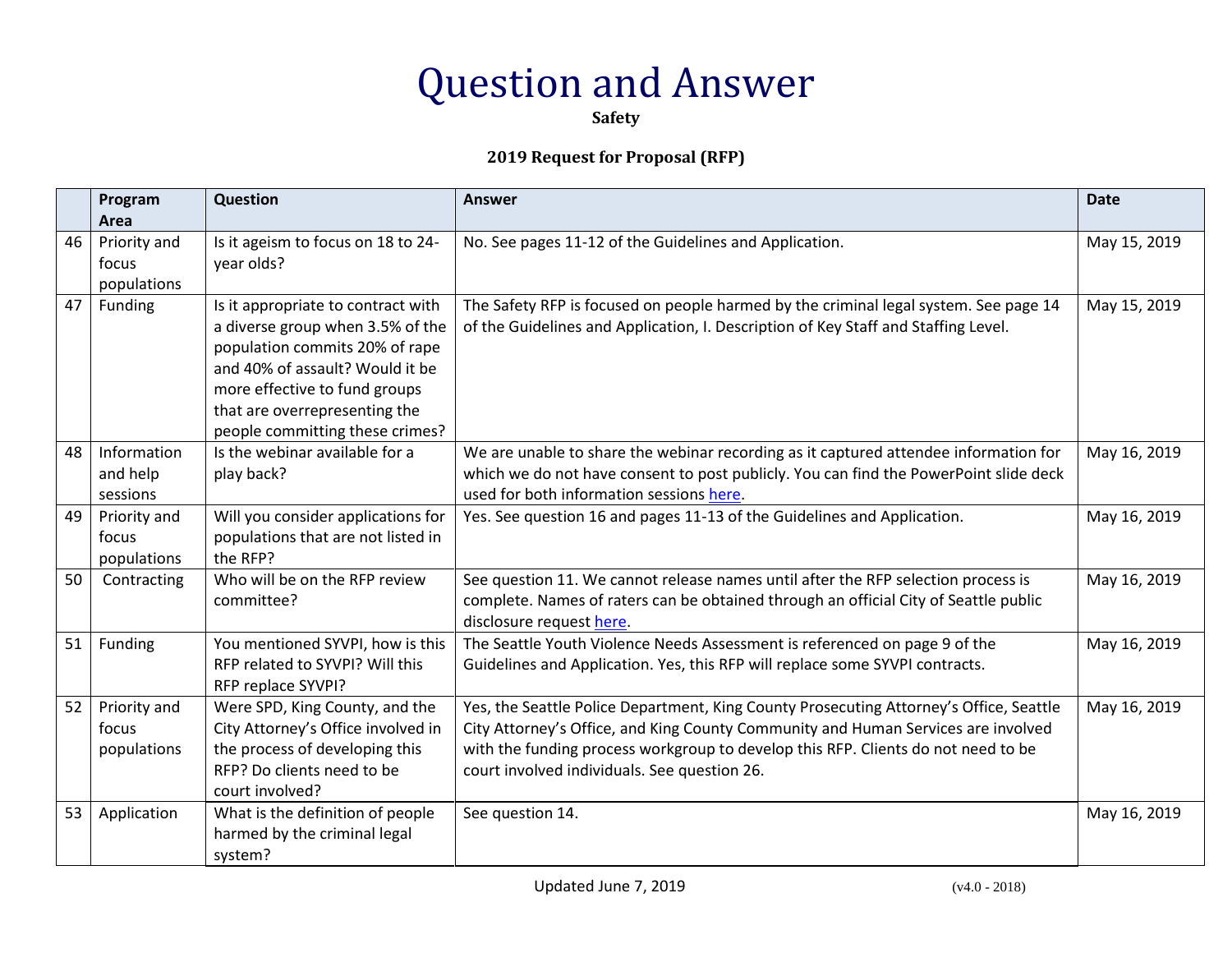**Safety**

|    | Program<br>Area      | <b>Question</b>                                                                                                                                                                           | <b>Answer</b>                                                                                                                                                                                                                                                                                                              | <b>Date</b>  |
|----|----------------------|-------------------------------------------------------------------------------------------------------------------------------------------------------------------------------------------|----------------------------------------------------------------------------------------------------------------------------------------------------------------------------------------------------------------------------------------------------------------------------------------------------------------------------|--------------|
| 54 | Funding              | Is the \$4.4 million dollars<br>allocated to the RFP new<br>funding?                                                                                                                      | No, see questions 15 and 39.                                                                                                                                                                                                                                                                                               | May 16, 2019 |
| 55 | Requirements         | What are the geographic<br>limitations for this RFP? Can we<br>serve clients in Monroe or<br><b>Stafford Creek?</b>                                                                       | See questions 27, 30, and 31.                                                                                                                                                                                                                                                                                              | May 16, 2019 |
| 56 | Requirements         | Do you have an end game of how<br>you define success/impact? How<br>do we know our efforts are<br>worth it? What are we doing<br>about the 47k students in the<br>Seattle Public Schools? | See questions 13, 16, 24, 25. See page 14 of the Guidelines and Application for<br>information on expected performance commitments. Applicants are asked to describe<br>how they will know when they've achieved impact in the proposal. See page 17 of the<br>Guidelines and Application, A. Proposal Design Description. | May 16, 2019 |
| 57 | Review and<br>Rating | Experiences of people harmed by<br>the criminal legal system are<br>specific and unique. Do people<br>on the rating panel have lived<br>experience?                                       | Yes, there is representation on the rating panel from those with lived experience. See<br>question 11.                                                                                                                                                                                                                     | May 16, 2019 |
| 58 | Requirements         | Do clients have to be Seattle<br>residents or have been harmed<br>by the criminal legal system in<br>Seattle?                                                                             | See questions 14, 26, 27, and 30.                                                                                                                                                                                                                                                                                          | May 16, 2019 |
| 59 | Requirements         | Do clients need to be<br>participants in both strategies?                                                                                                                                 | Clients being served do not have to engage in both strategies, but RFP applicants must<br>provide both strategies.                                                                                                                                                                                                         | May 16, 2019 |
| 60 | Requirements         | Can services for clients be done<br>in unincorporated King County?                                                                                                                        | See question 31.                                                                                                                                                                                                                                                                                                           | May 16, 2019 |
| 61 | Requirements         | Harm is very open. Can it also be<br>harm from the prevention<br>side? Do individuals at-risk for                                                                                         | No, prevention work is not included in this RFP.                                                                                                                                                                                                                                                                           | May 16, 2019 |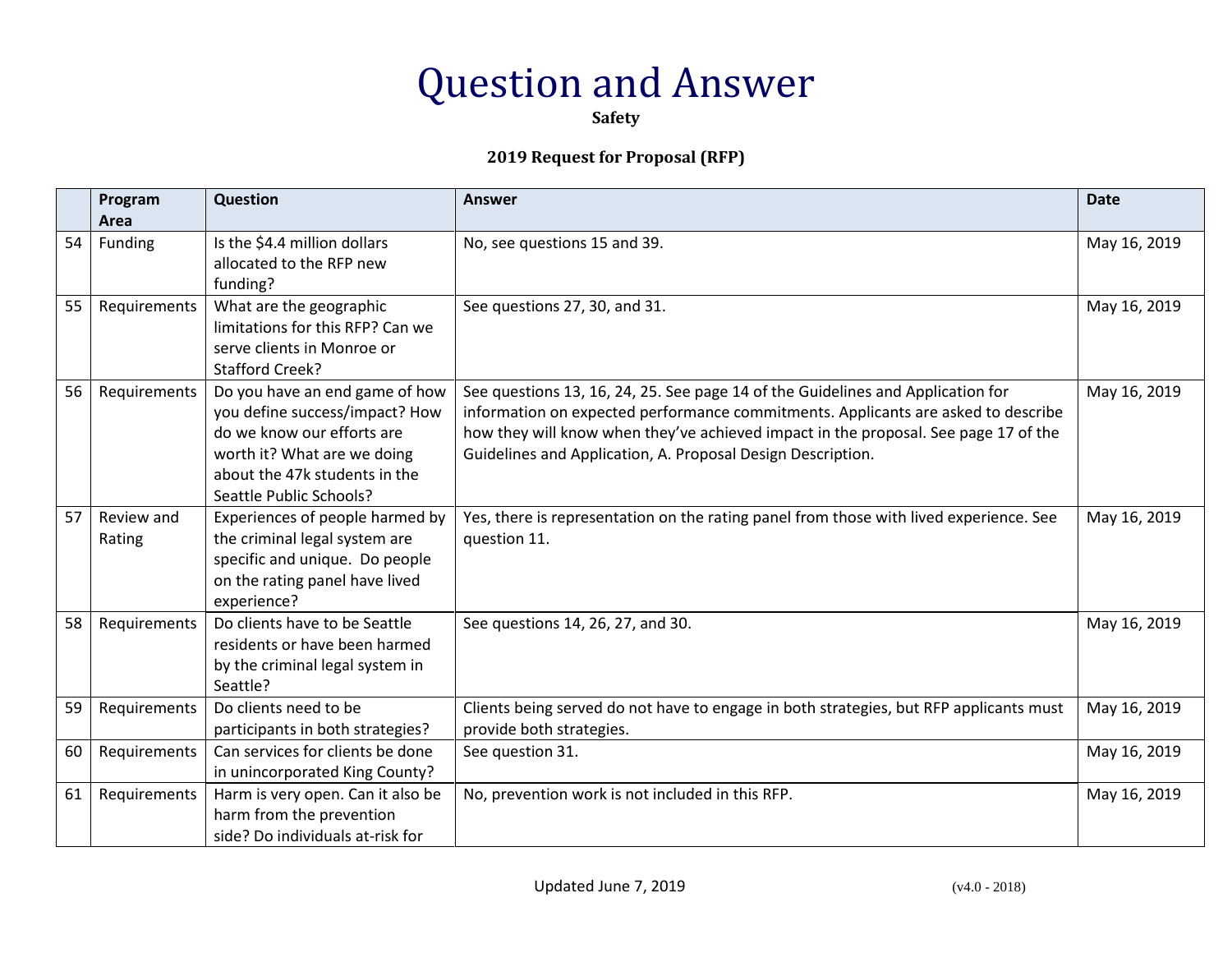**Safety**

|    | Program<br>Area                      | <b>Question</b>                                                                                                                                                                                                          | <b>Answer</b>                                                                                                                                                    | <b>Date</b>  |
|----|--------------------------------------|--------------------------------------------------------------------------------------------------------------------------------------------------------------------------------------------------------------------------|------------------------------------------------------------------------------------------------------------------------------------------------------------------|--------------|
|    |                                      | harm meet the eligibility<br>requirement?                                                                                                                                                                                |                                                                                                                                                                  |              |
| 62 | Priority and<br>focus<br>populations | Can you consider expanding<br>program services geographically?<br>18 to 24-year old people that are<br>vulnerable to the criminal legal<br>system don't necessarily live in<br>Seattle anymore due to<br>gentrification. | We will explore what regional funding looks like in the future. For this RFP, HSD seeks<br>to fund services that are provided within the City of Seattle limits. | May 16, 2019 |
| 63 | Eligibility                          | Is there any way to find out<br>which community agencies are<br>applying for this RFP so that we<br>may work in collaboration?                                                                                           | See question 34.                                                                                                                                                 | May 16, 2019 |
| 64 | Eligibility                          | Are collective proposals<br>preferred?                                                                                                                                                                                   | See question 3.                                                                                                                                                  | May 16, 2019 |
| 65 | Funding                              | Is the budget amount per<br>proposal open?                                                                                                                                                                               | See question 21.                                                                                                                                                 | May 16, 2019 |
| 66 | Requirements                         | Does the harm caused by the<br>criminal legal system need to be<br>direct or can it be indirect such<br>as a youth whose parent has<br>been incarcerated?                                                                | See question 14.                                                                                                                                                 | May 16, 2019 |
| 67 | Eligibility                          | Are families harmed by the<br>criminal legal system eligible?                                                                                                                                                            | See question 14.                                                                                                                                                 | May 16, 2019 |
| 68 | Eligibility                          | Are you going to add eligibility<br>criteria? The SYVPI criteria was<br>complex.                                                                                                                                         | No, HSD will not add eligibility criteria.                                                                                                                       | May 16, 2019 |
| 69 | Contracting                          | How many contracts are<br>currently funded with the RFP<br>funds?                                                                                                                                                        | There are 20 existing contracts that fund the Safety RFP.                                                                                                        | May 16, 2019 |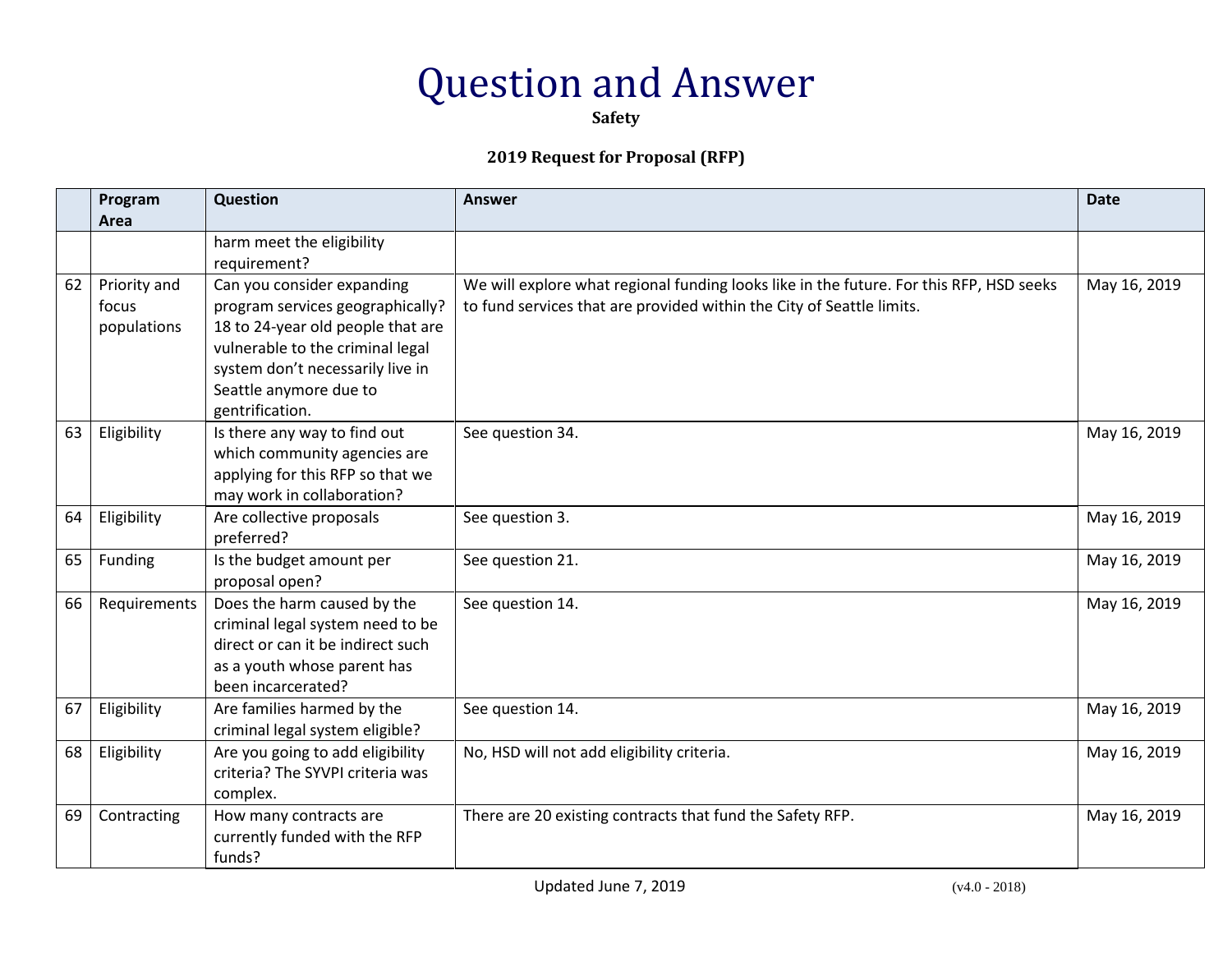**Safety**

|    | Program<br>Area             | <b>Question</b>                                                                                                                                                                                                                                                                                      | <b>Answer</b>                                                                                                                                                                                                               | <b>Date</b>  |
|----|-----------------------------|------------------------------------------------------------------------------------------------------------------------------------------------------------------------------------------------------------------------------------------------------------------------------------------------------|-----------------------------------------------------------------------------------------------------------------------------------------------------------------------------------------------------------------------------|--------------|
| 70 | Planning and<br>Development | Are Asian/Pacific Islanders<br>intentionally excluded from the<br>RFP focus population or was that<br>an oversight?                                                                                                                                                                                  | Yes, we did not include Asian/Pacific Islanders in the focus population based on data<br>depicting disproportionality between race/ethnic populations.                                                                      | May 16, 2019 |
| 71 | Review and<br>Rating        | Can we see our proposal score?                                                                                                                                                                                                                                                                       | We will not post RFP rating scores. You can submit an official City of Seattle public<br>disclosure request here, once the RFP process is complete for access to this<br>information.                                       | May 16, 2019 |
| 72 | <b>Help Sessions</b>        | What if we have questions after<br>May 31st?                                                                                                                                                                                                                                                         | We cannot take additional questions after Friday May 31, 2019, at 12:00pm, noon. We<br>require a 5-business day turnaround time to review and respond appropriately to all<br>questions.                                    | May 16, 2019 |
| 73 | <b>Help Sessions</b>        | Will help session support be<br>available until June 7th?                                                                                                                                                                                                                                            | Yes. The last date to have a help session is June 7 <sup>th</sup> .                                                                                                                                                         | May 16, 2019 |
| 74 | Review and<br>Rating        | Can the raters award applicants<br>by combining an application<br>strong in one strategy but weak<br>in the other, with another<br>applicant that is strong where<br>they are weak, and weak where<br>they are strong?                                                                               | No, we do not pair agencies together. The awarded applicants in the data and learning<br>cohort will work collaboratively in information and strategy sharing. The purpose of<br>this cohort is to learn and work together. | May 16, 2019 |
| 75 | Operations                  | I am wondering if there will be<br>any provision for being able to<br>pay undocumented youth.<br>Currently our program places our<br><b>Education and Employment</b><br>Training youth and young adults<br>on the county payroll and we<br>have not been able to pay wages<br>to undocumented youth. | By federal law, employers are not allowed to place undocumented people on their<br>payroll.                                                                                                                                 | May 20, 2019 |
| 76 | Application                 | Under Format Instructions (D) it<br>states to organize the application                                                                                                                                                                                                                               | Applicants answer each section (A-F) completely according to the questions. Applicant<br>answers must respond to each question specific to each section (A-F) of the proposal                                               | May 24, 2019 |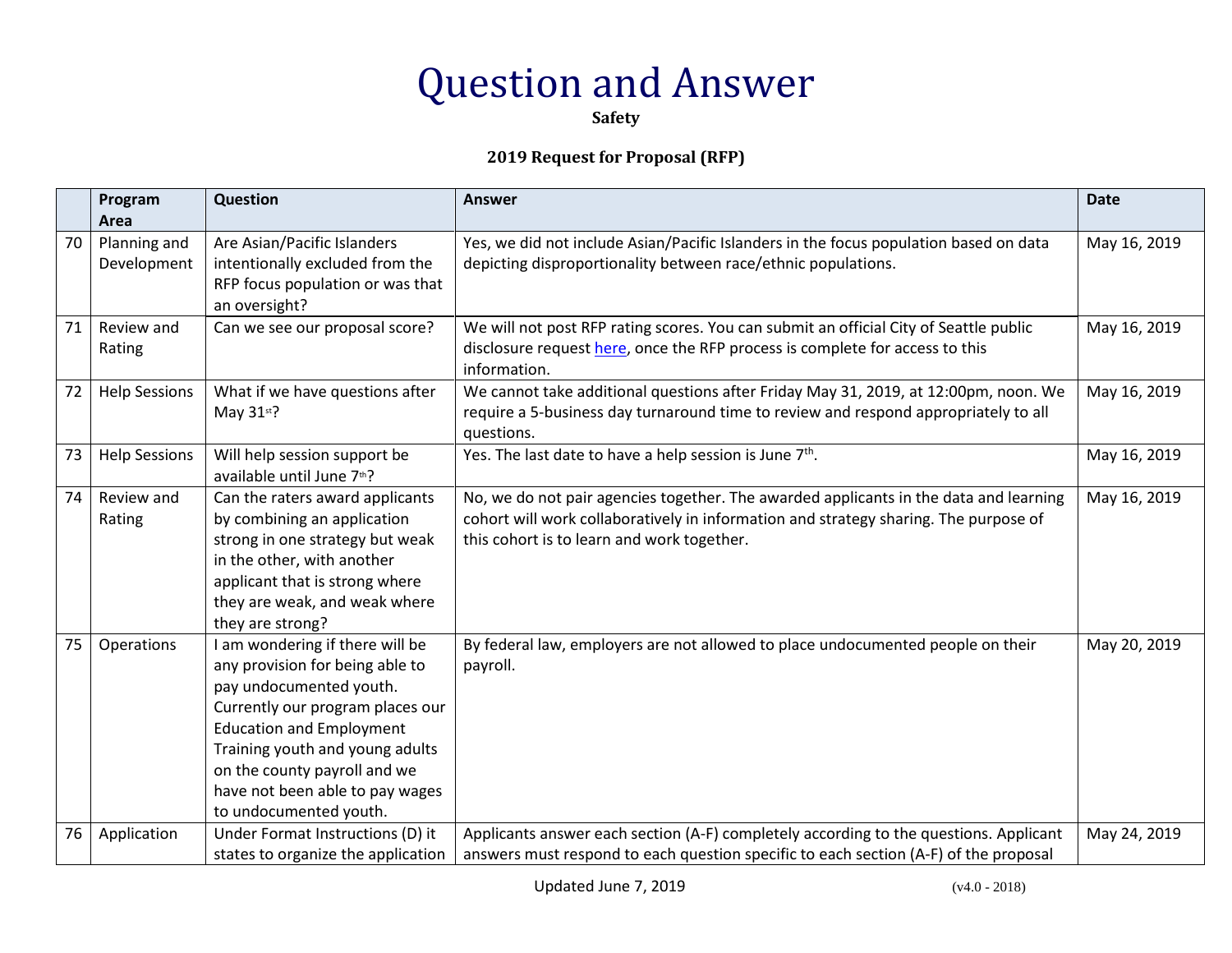**Safety**

|    | Program                             | Question                                                                                                                                                                                                                                                                                                                                                           | <b>Answer</b>                                                                                                                                                                                                                                                                                     | <b>Date</b>  |
|----|-------------------------------------|--------------------------------------------------------------------------------------------------------------------------------------------------------------------------------------------------------------------------------------------------------------------------------------------------------------------------------------------------------------------|---------------------------------------------------------------------------------------------------------------------------------------------------------------------------------------------------------------------------------------------------------------------------------------------------|--------------|
|    | Area                                |                                                                                                                                                                                                                                                                                                                                                                    |                                                                                                                                                                                                                                                                                                   |              |
|    |                                     | according to the section<br>headings in Section III and for the<br>narrative questions to include<br>section titles and question<br>numbers but that we don't need<br>to "rewrite the questions for<br>specific elements of each<br>question." Does that mean that<br>if my response to A 1 also<br>answers A 2 that I do not need to<br>answer it again under A2? | narrative. Responses to each section (A-F) must address the rating criteria for its<br>respective section (A-F). See Section III. Proposal Narrative & Rating Criteria in the<br>Guidelines and Application.                                                                                      |              |
| 77 | <b>Strategies</b><br>and activities | In the Guidelines and Application<br>Document, "Indigenous healing<br>practices" and "Restorative<br>Justice and/or healing circles"<br>are listed as examples of<br>activities for trauma<br>intervention. Can you please<br>share HSD's distinction between<br>the two?                                                                                          | Applicants may refer to the report on the 2018 Co-Design that describes Equity and<br>Holistic Approaches. Applicants may refer to the Seattle Reentry Workgroup Final<br>Report strategies and recommendations for Indigenous Community Healing and<br>Reentry Navigation, Healing, and Support. | May 30, 2019 |
| 78 | Application                         | The RFP seems to be focused on<br>addressing harm caused by the<br>criminal legal system, but is this<br>meant to be interpreted literally,<br>i.e., individuals, families and<br>communities who have first-<br>hand experience with the<br>criminal legal system and<br>consequently were harmed from<br>this experience or can it include                       | See question 14.                                                                                                                                                                                                                                                                                  | May 30, 2019 |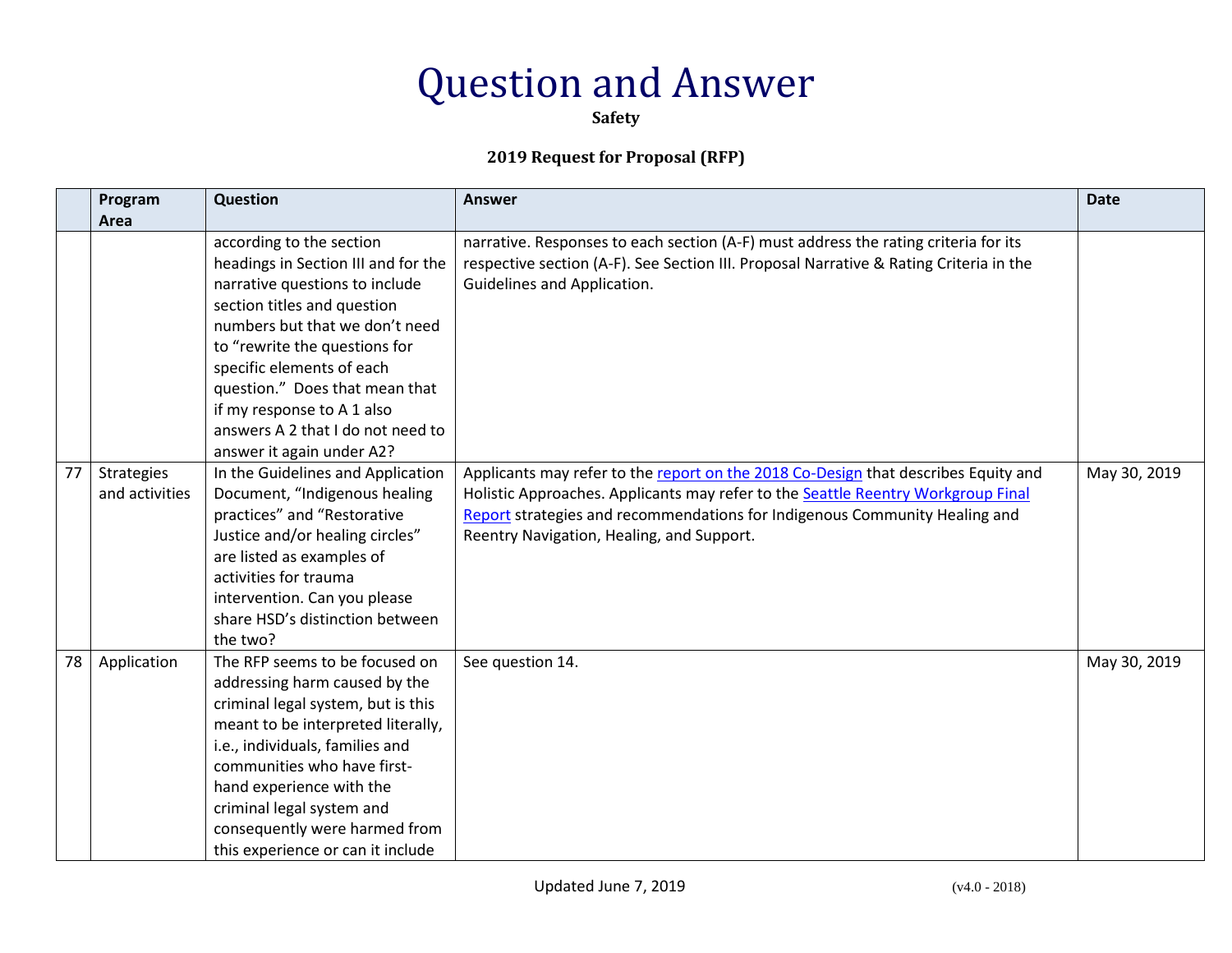**Safety**

|    | Program                              | Question                                                                                                                                                                                                                                                                                                                                                                                                                                                                                                                       | <b>Answer</b>            | <b>Date</b>  |
|----|--------------------------------------|--------------------------------------------------------------------------------------------------------------------------------------------------------------------------------------------------------------------------------------------------------------------------------------------------------------------------------------------------------------------------------------------------------------------------------------------------------------------------------------------------------------------------------|--------------------------|--------------|
|    | Area                                 |                                                                                                                                                                                                                                                                                                                                                                                                                                                                                                                                |                          |              |
|    |                                      | addressing harm caused by other<br>traumatic experiences, e.g.,<br>Adverse Childhood Experiences,<br>domestic violence, assault,<br>abuse, violence or poverty to<br>name a few. Or can the<br>strategies we propose also<br>address harm experienced by<br>individuals, families and<br>communities caused by indirect<br>exposure to the legal criminal<br>system, e.g., trauma caused by a<br>parent or family member's                                                                                                     |                          |              |
| 79 | Priority and<br>focus<br>populations | incarceration?<br>Section IV, A. Investment Area<br>Background & Requirements, F.<br><b>Priority Population and Focus</b><br>Population, (p. 13) states<br>"applicants should demonstrate<br>their intention and plan to<br>address the disparities<br>associated with the priority and<br>focus populations." Can you<br>please elaborate on what is<br>meant by "demonstrate their<br>intention and plan to address the<br>disparities?" Specifically, are you<br>looking for how we plan to<br>address the disparities in a | See questions 16 and 17. | May 30, 2019 |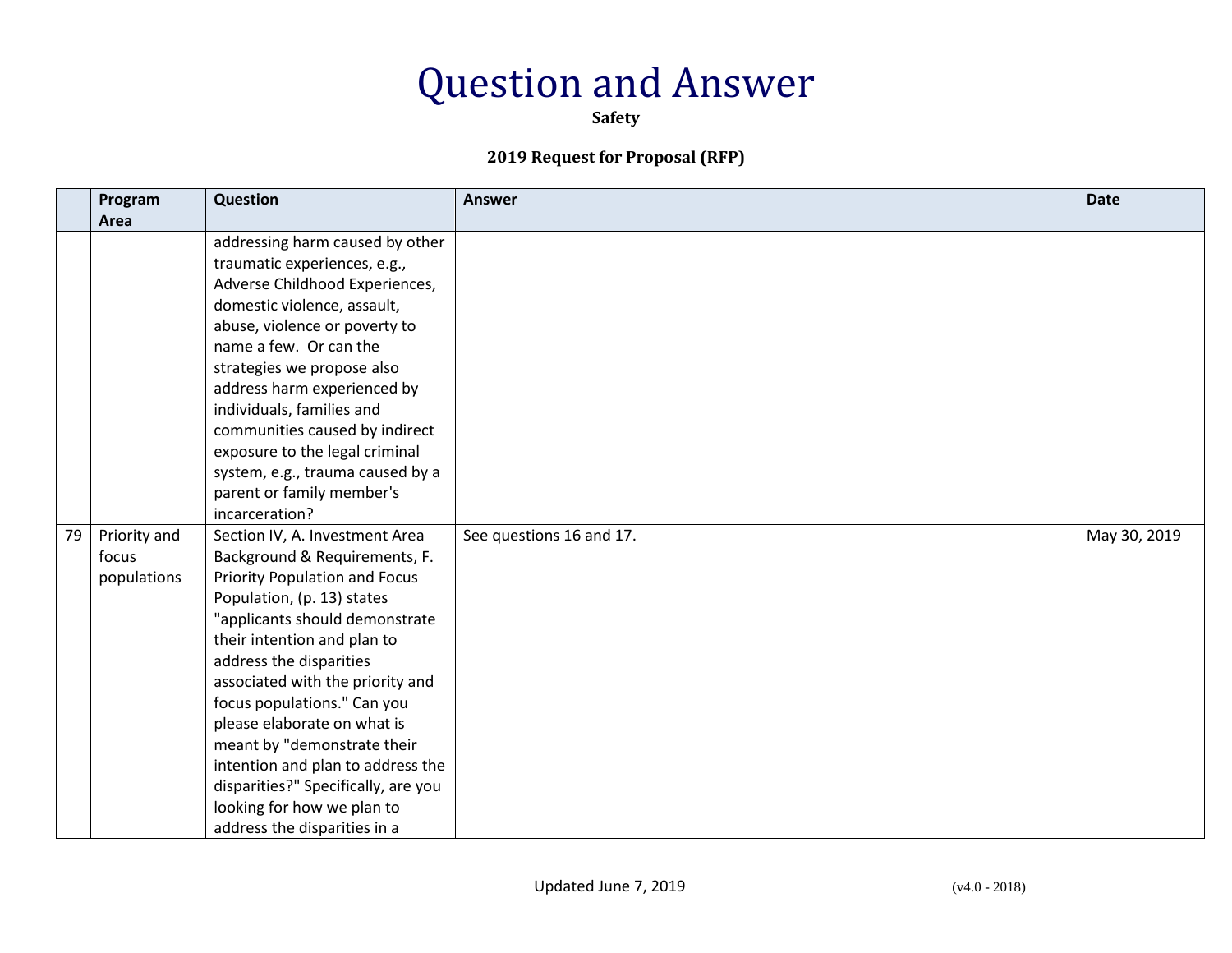**Safety**

|    | Program        | Question                           | <b>Answer</b>                                                                                | <b>Date</b>  |
|----|----------------|------------------------------------|----------------------------------------------------------------------------------------------|--------------|
|    | Area           |                                    |                                                                                              |              |
|    |                | culturally responsive and          |                                                                                              |              |
|    |                | equitable vs equal way?            |                                                                                              |              |
| 80 | Key staff and  | Description of Key Staff and       | Yes, HSD wants to see how staff at all levels of the group and/or agency reflect the         | May 30, 2019 |
|    | staffing level | Staffing Level (p. 14), when it    | lived experiences of those with whom they will engage in their proposal. Applicants          |              |
|    |                | states "staff at all levels of the | are asked to demonstrate competence in crisis and trauma intervention with people            |              |
|    |                | group and/or agency should         | harmed by the criminal legal system and embrace the lived experience of communities          |              |
|    |                | reflect" are you looking to see    | of color. See page 18, Part C. of Section III. Proposal Narrative and Rating Criteria in the |              |
|    |                | how every member of the staff      | Guidelines and Application.                                                                  |              |
|    |                | (from the bookkeeper to the        |                                                                                              |              |
|    |                | CEO) meets the criteria or the     |                                                                                              |              |
|    |                | staff who will be primarily        |                                                                                              |              |
|    |                | involved with completing the       |                                                                                              |              |
|    |                | work of this proposal (which will  |                                                                                              |              |
|    |                | be new staff we have not hired,    |                                                                                              |              |
|    |                | but hope to do so through this     |                                                                                              |              |
|    |                | funding)? Also, referring to the   |                                                                                              |              |
|    |                | second part of that question,      |                                                                                              |              |
|    |                | what is meant by "demonstrate      |                                                                                              |              |
|    |                | competence in crisis and trauma    |                                                                                              |              |
|    |                | intervention?"                     |                                                                                              |              |
| 81 | Priority and   | Section III, Proposal Narrative &  | See questions 16, 17, and 18.                                                                | May 30, 2019 |
|    | focus          | Rating Criteria, Question A.       |                                                                                              |              |
|    | populations    | Proposal Design (p. 17), if we are |                                                                                              |              |
|    |                | proposing to work with 13 - 17     |                                                                                              |              |
|    |                | year olds, would that be           |                                                                                              |              |
|    |                | considered "outside the            |                                                                                              |              |
|    |                | identified priority population or  |                                                                                              |              |
|    |                | focus population and would we      |                                                                                              |              |
|    |                | be required to describe their      |                                                                                              |              |
|    |                | demographics, etc. separately?     |                                                                                              |              |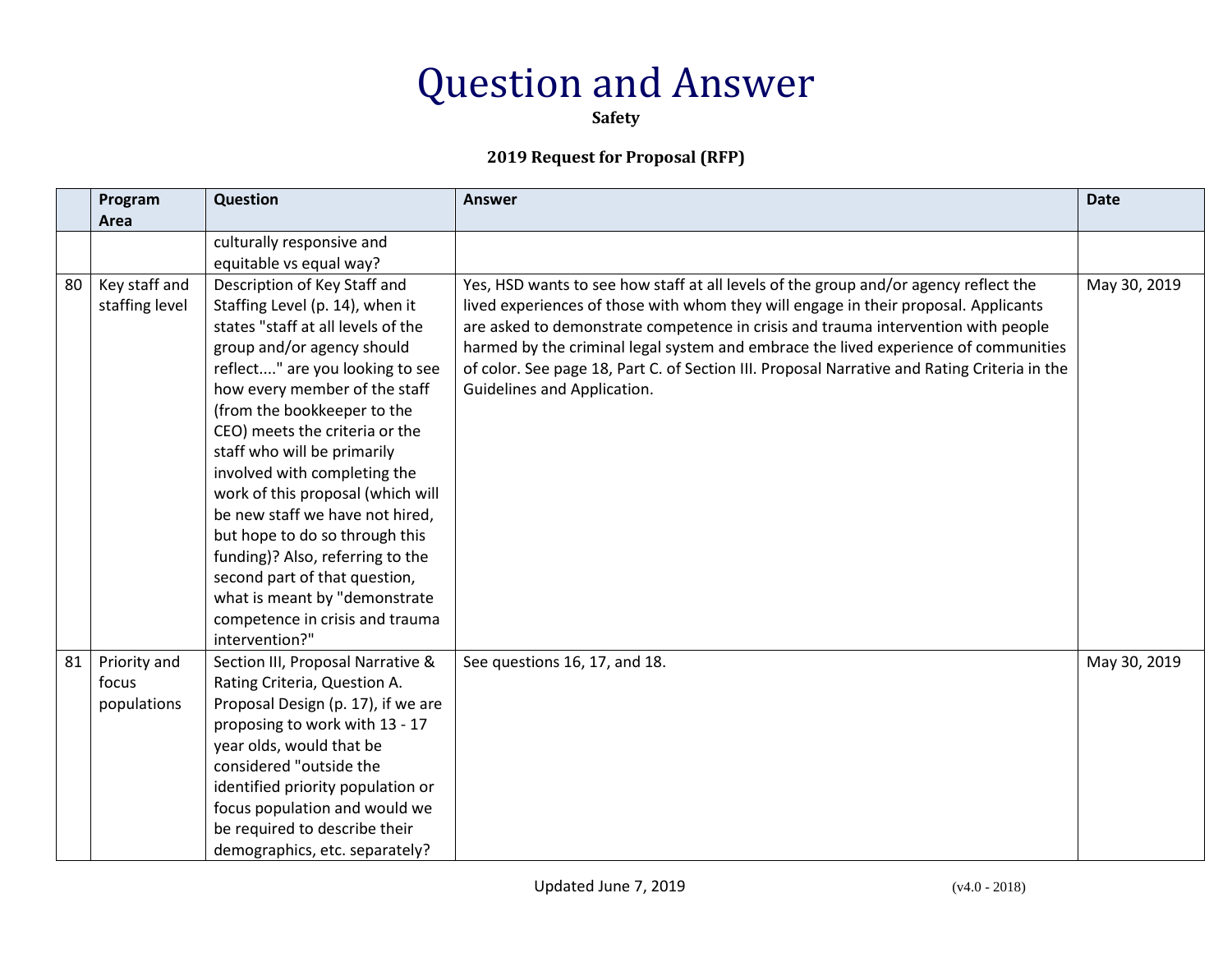**Safety**

|    | Program<br>Area | Question                                                                                                                                                                                                                                                                                                                                                                                                                                                          | <b>Answer</b>                                                                                                                                  | <b>Date</b>  |
|----|-----------------|-------------------------------------------------------------------------------------------------------------------------------------------------------------------------------------------------------------------------------------------------------------------------------------------------------------------------------------------------------------------------------------------------------------------------------------------------------------------|------------------------------------------------------------------------------------------------------------------------------------------------|--------------|
| 82 | Application     | Section III, Proposal Narrative &<br>Rating Criteria, Question B.<br><b>Community Best or Promising</b><br>Practices (P. 17), states a strong<br>application shows "applicant<br>clearly identifies and<br>demonstrates an understanding<br>of the community best or<br>promising practice(s) they will<br>use in their proposal." Is there<br>listed anywhere or can you<br>provide a description/definition<br>of the community best or<br>promising practices? | See page 10 of the Guidelines and Application for a list of the Community Best or<br>Promising Practices.                                      | May 30, 2019 |
| 83 | Application     | Section III, Proposal Narrative &<br>Rating Criteria, D. Equity and<br>Empowerment, states<br>"empowerment may be<br>described as building self-<br>determination, developing<br>leadership capacity and<br>centering those most impacted."<br>What is meant by "centering?"                                                                                                                                                                                      | See pages 18-19 of the Guidelines and Application for the rating criteria on Section D.<br>Equity and Empowerment.                             | May 30, 2019 |
| 84 | Application     | Section III, Proposal Narrative &<br>Rating Criteria, F. Data and Fiscal<br>Management, can you please<br>elaborate on what is meant by<br>"Applicant describes how they<br>collect, analyze and use                                                                                                                                                                                                                                                              | See pages 19-20 of the Guidelines and Application for the narrative questions and<br>rating criteria on Section F. Data and Fiscal Management. | May 30, 2019 |